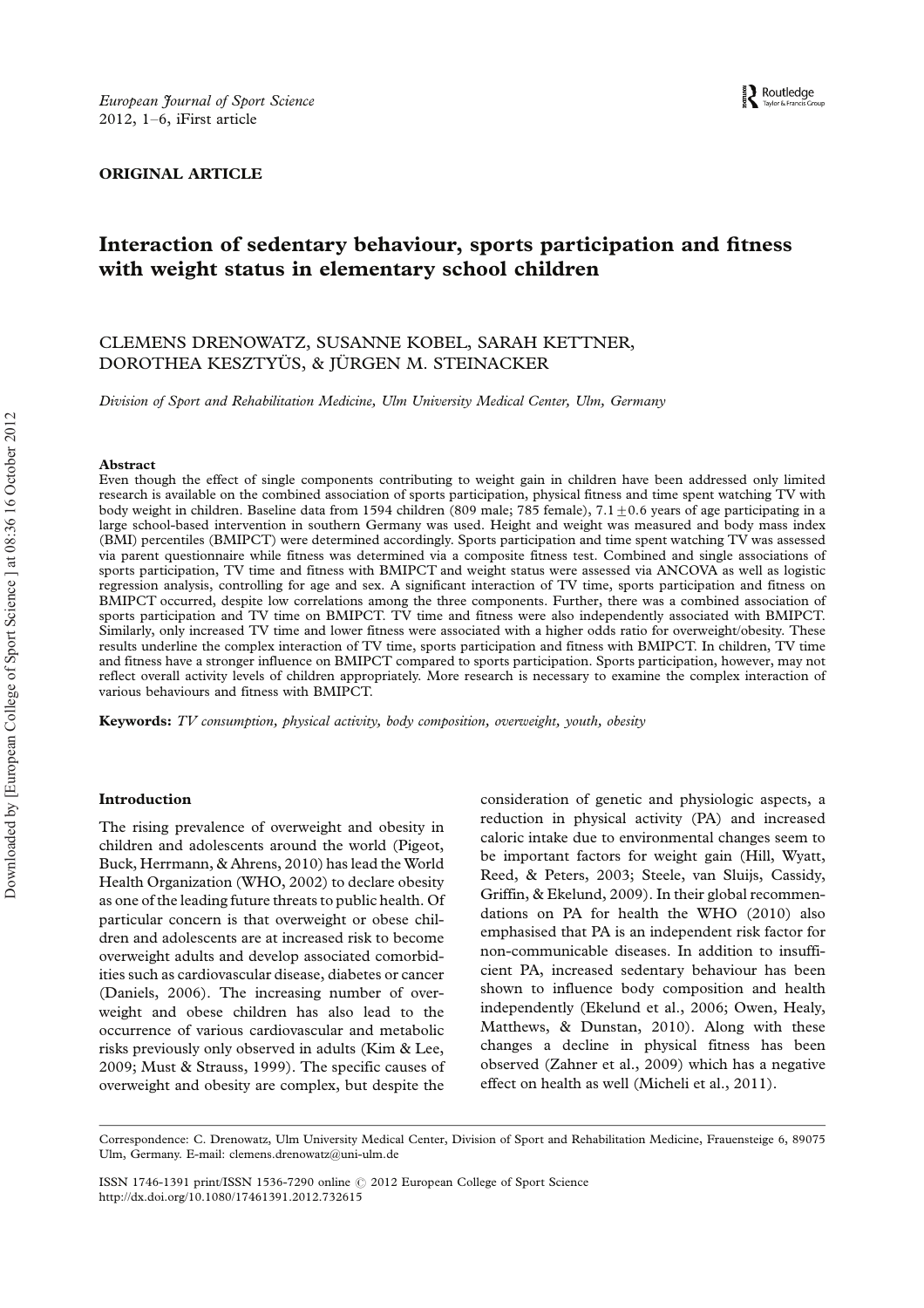#### 2 *C. Drenowatz et al.*

Various studies have addressed the relationship between PA, fitness or sedentary behaviour and body composition, but there is a lack of research on the interaction of these components. Further, only a few studies have examined the associations between sports participation, sedentary behaviour and body composition and results have been inconsistent (Quinto Romani, 2011; Zahner et al., 2009). The majority of studies also examined pubertal children rather than a younger cohort. The purpose of this study, therefore, was to examine the combined effects of sports participation, fitness and time spent in sedentary behaviour on body composition in elementary school children.

# Methods

Baseline data from a large school-based intervention programme in south-west Germany, collected during fall 2010 was used. A total of 1944 (62.3%) of firstand second-grade students agreed to participate in the study (Dreyhaupt et al., 2012), but only children without any reported chronic disease (i.e. hayfever, neurodermatitis, asthma, etc.) were included in the analysis which reduced the sample size to 1594 (809 male; 785 female) children  $7.1 \pm 0.6$  years of age. Further, not all children had complete data, which lead to a variation in sample size for different analyses. Parental consent as well as child assent were obtained prior to data collection, and the study protocol was approved by the institutional ethics committee. As data presented in this study were collected at baseline, prior to the intervention, the study is considered cross-sectional.

#### *Anthropometric measurements*

Height (cm) and weight (kg) was measured according to standard procedures (Malina, 1995) with children wearing gym clothes and no shoes. Specifically, height was measured to the nearest 0.1 kg using calibrated flat scales (Seca model 826, Seca®, Germany) and weight was measured to the nearest 0.1 cm using mobile stadiometers (Seca model 217, Seca $\mathcal{B}$ , Germany). Body mass index (BMI) was calculated  $\frac{\text{kg}}{\text{m}^2}$  and converted to BMI percentiles (BMIPCT) using Kromeyer-Hauschild et al. (2001) reference values. As recommended by these authors, overweight/obesity was subsequently determined above the 90th percentile.

#### *Health behaviour*

The engagement of children in PA and sedentary behaviour was assessed via parental report. As currently no validated instrument for the assessment of health behaviour is available in German, questions

used were based on the KiGGS survey, which assessed health behaviour in 18,000 German children and adolescents (Kurth, 2007). Specifically, parents were asked about their child's sports participation (club and non-club), time spent watching TV and playing computer. Due to a possible limitation in access to a computer, and TV being the most common sedentary activity (Gorely, Marshall, & Biddle, 2004), time spent watching TV was used as a proxy for sedentary behaviour. Based on current recommendations, a cut point of watching TV of 60 min/day was used to distinguish between high and low TV consumers (American Academy of Pediatrics, 2005). Sports participation was classified as low  $(<$ 120 min/week), moderate (120-250 min/week) and high  $(>250 \text{ min/week})$  using sample tertiles.

# *Physical fitness*

Physical fitness was assessed using six components of the Dordel-Koch-Test fitness test (Graf et al., 2004). Specifically, children performed two trials for sitand-reach (cm), standing long-jump (cm), 15-sec sideways jumping (number of jumps), sit-ups (number of sit-ups in 40 sec), push-ups (number of pushups in 40 sec) and one trial for a 6-min run (m). The best score for each test was included in a principal component factor analysis, which yielded a single overall fitness score (Eigenvalue =  $2.5$ ), explaining 41.2% of the total variance. Specifically, factor loadings were 0.25 for sit-and-reach, 0.65 for the 6-min run, 0.66 for push-ups, 0.70 for sit ups, 0.71 for standing long-jump and 0.75 for sideways jumping. This composite fitness score was used as an indicator for overall fitness, and subjects were classified into low, moderate or high fitness groups based on sample tertiles.

#### *Data analysis*

After calculating descriptive statistics and checking data for normal distribution partial correlation analysis, controlling for sex and age, was used to examine the relationship between TV time, sports participation, fitness and BMIPCT. A 2 (TV)  $\times$  3 (Sport)  $\times$  3 (Fitness) ANCOVA, controlling for sex and age, was used to examine combined associations on BMIPCT. Further, two-way interactions and main effects were examined using Bonferroni adjustments for multiple analyses. In addition, logistic regression was used to assess the association between time spent watching TV, sports participation, fitness and overweight/obesity, again controlling for sex and age. All statistics were performed in Predictive Analysis Software (PASW) 18.0 with a significance level set at  $\alpha \leq 0.05$ .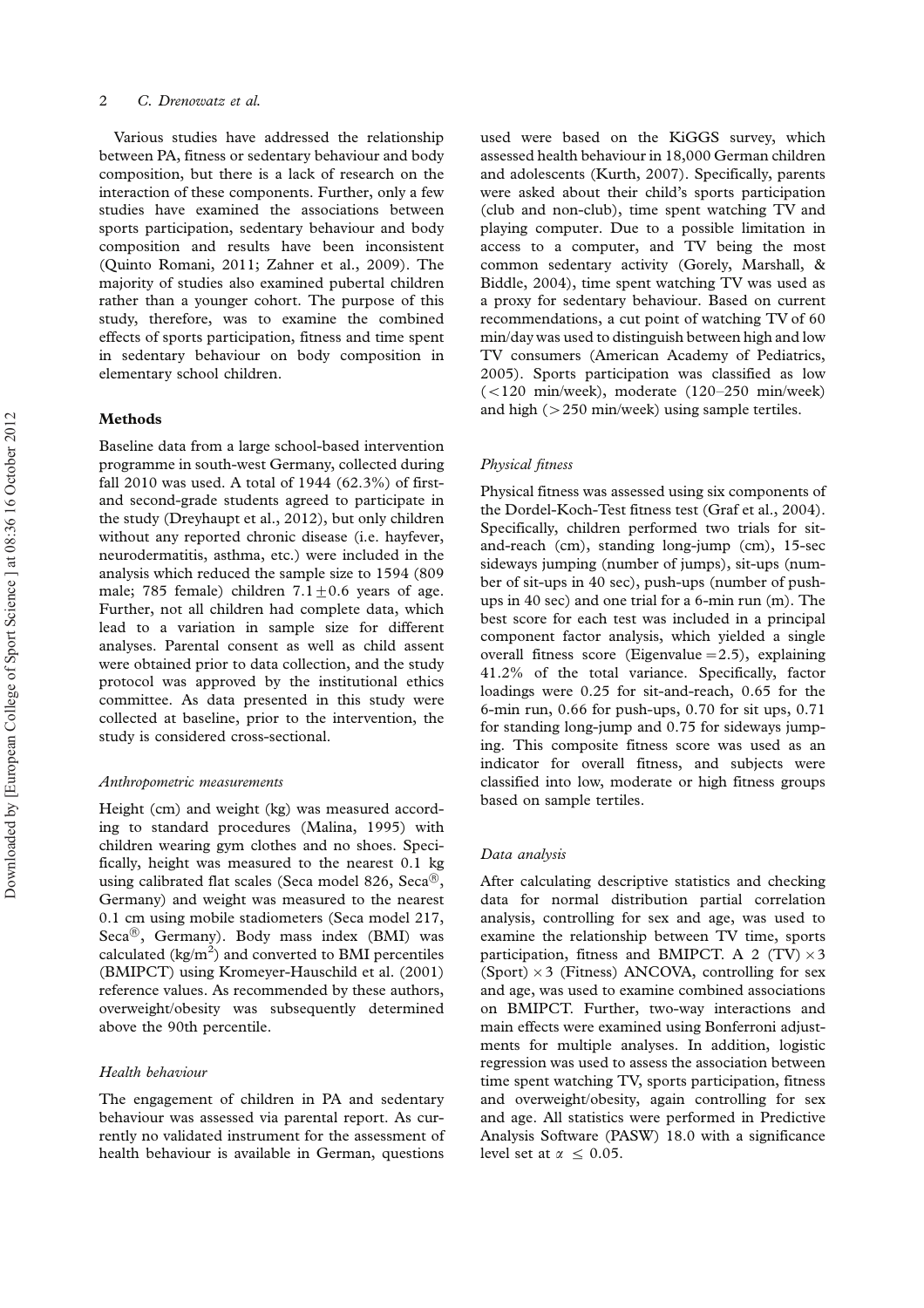|                                                    | Male $(N = 809)$ | Female $(N = 785)$ | Total sample $(N = 1594)$ |
|----------------------------------------------------|------------------|--------------------|---------------------------|
| Age (years)                                        | $7.1 + 0.6$      | $7.1 + 0.6$        | $7.1 + 0.6$               |
| Weight $(kg)^*$                                    | $24.9 + 4.9$     | $24.4 + 4.8$       | $24.7 + 4.9$              |
| Height $(cm)^{\star \star}$                        | $124.3 + 6.4$    | $123.2 + 6.3$      | $123.8 + 6.3$             |
| <b>BMIPCT</b>                                      | $48.3 + 27.8$    | $48.9 + 28.0$      | $48.6 + 27.9$             |
| Overweight/obese $(\% )$                           | 13.7             | 14.1               | 13.9                      |
| TV $(min/day)$ *                                   | 55.1 $\pm 28.5$  | $51.8 + 28.4$      | $53.4 \pm 28.5$           |
| Sport (h/week) $**$                                | $4.7 + 4.8$      | $3.6 + 4.5$        | $4.1 + 4.7$               |
| Sit-and-reach $(cm)^{\star\star}$                  | $0.84 + 5.5$     | $2.6 + 5.6$        | $1.7 + 5.6$               |
| Standing long-jump $(cm)^{\star\star}$             | $115.5 \pm 23.3$ | $109.1 + 21.3$     | $112.4 + 22.6$            |
| Sideways jumping $(\# \text{ in } 30 \text{ sec})$ | $40.8 + 12.8$    | $42.0 + 13.0$      | $41.4 + 12.9$             |
| Sit-ups (# in 40 sec)**                            | $12.3 + 6.2$     | $11.6 + 5.8$       | $12.0 + 6.0$              |
| Push-ups (# in 40 sec) $\star$                     | $5.6 \pm 4.1$    | $5.1 + 4.0$        | $5.3 \pm 4.1$             |
| 6-min run $(m)$ <sup>**</sup>                      | $872 + 130$      | $823 + 110$        | $848 + 123$               |

|  |  | Table I. Descriptive characteristics for males, females and the total sample. Values are mean $\pm$ SD |  |  |  |  |  |  |
|--|--|--------------------------------------------------------------------------------------------------------|--|--|--|--|--|--|
|--|--|--------------------------------------------------------------------------------------------------------|--|--|--|--|--|--|

\*Difference between males and females at  $p < 0.05$ .

\*\*Difference between males and females at  $p < 0.01$ .

## Results

Descriptive characteristics of the sample are shown in Table I. The prevalence of overweight/obesity was 13.9%. Even though boys were significantly taller and heavier than girls, there was no difference in BMIPCT. Boys participated not only in more sports but also spent more time watching TV compared to girls. Except for the sideways jumping, performance on the fitness tests differed significantly between boys and girls. Boys performed better on the power, strength and endurance tests, while girls displayed a higher flexibility. The composite fitness score was also significantly higher in boys compared to girls.

Partial correlation coefficients, adjusted for age and sex, were generally low. Nevertheless, except for the relationship between sports participation and TV time as well as BMIPCT all correlations were significant (Table II). The three-way ANCOVA, adjusted for sex and age, revealed a significant combined association of TV time, sports participation and fitness on BMIPCT (*F* (4, 1289) = 2.66;  $p = 0.03$ ). The highest BMIPCT occurred in the low fitness-low sports-high TV group  $(63.8 \pm 31.0)$  and the lowest BMIPCT was observed in the high fitnesshigh sports-low TV group  $(39.9 \pm 23.0)$ . Further, TV time and sports participation had a significant combined effect on BMIPCT (*F* (2, 1365) = 3.13;  $p=0.05$ ), with the high TV-low sport group displaying significantly higher BMIPCT than the low TV groups (Figure 1). In addition to the combined

Table II. Partial correlation coefficients adjusted for sex and age

| Sport   | Fitness score | <b>BMIPCT</b> |
|---------|---------------|---------------|
| $-0.03$ | $-0.06*$      | $0.15***$     |
|         | $0.12**$      | 0.01          |
|         |               | $-0.19**$     |
|         |               |               |

\*Correlation significant at  $p < 0.05$ .

\*\*Correlation significant at  $p < 0.01$ .

effects, significant main effects of BMIPCT on TV time  $(45.1 \pm 26.3 \text{ vs. } 52.2 \pm 28.1)$  and fitness score  $(F_{\text{TV}}(1, 1365) = 20.77; p < 0.01$  and  $F_{\text{Fitness}}(2,$ 1505) = 17.90;  $p < 0.01$ ) were observed. All fitness groups differed significantly from each other with the high fitness group displaying the lowest BMIPCT  $(43.1 \pm 25.3)$  and the low fitness group displaying the highest BMIPCT (54.3 $\pm$ 29.7). No significant main effect for sports participation was observed.

Logistic regression analysis resulted in similar findings (Table III). Low fitness as well as high TV time significantly increased the odds for being overweight/obese, while sports participation did not have a significant effect. Watching TV for more than 60 min/day doubled the odds of being overweight/obese compared to those watching  $< 60$  min/day and increasing fitness was associated with a 50% reduction in the odds for overweight/obesity. It should, however, be mentioned that despite being significant  $(\chi^2 \quad (5, \quad N=1289) = 45.07; \quad p < 0.01)$ , TV time, fitness, sports participation as well as sex and age only explained between 5.9% (Cox and Snell



Figure 1. BMIPCT by sports participation and TV time. Values are age and sex adjusted means with 95% confidence interval. \*Significant group-difference  $(p < 0.05)$ .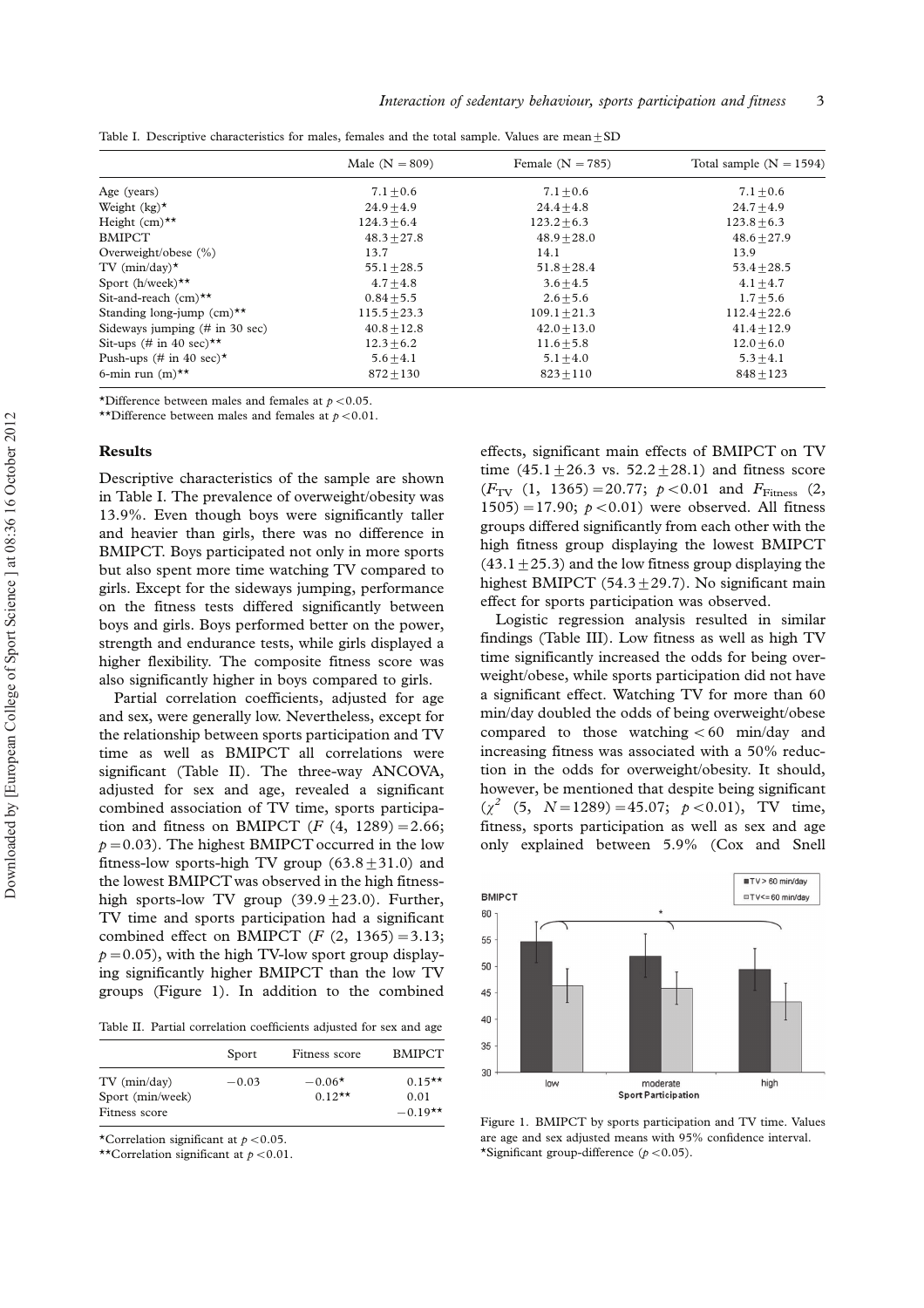Table III. Odds ratios based on logistic regression for overweight and obesity

|                      |       | Odds ratio 95% confidence interval |
|----------------------|-------|------------------------------------|
| TV time*             | 2.010 | 1.341; 3.011                       |
| Sports participation | 0.948 | 0.739; 1.215                       |
| Fitness*             | 0.485 | 0.369; 0.637                       |
| <b>Sex</b>           | 0.841 | 0.562; 1.260                       |
| $Age^{\star}$        | 1.533 | 1.120; 2.099                       |
|                      |       |                                    |

\*Significant odds ratio ( $p < 0.05$ ).

R square) and 13.5% (Nagelkerke R squared) of the variance in weight status. Nevertheless, 91.5% of children were classified correctly.

# Discussion

The low correlation of sports participation, fitness, TV time and BMIPCT reflects the complex interaction of behavioural factors and body composition. Previous studies also showed relatively low correlations between PA, fitness, sedentary behaviour and body composition (Michaud, Narring, Cauderay, & Cavadini, 1999; Prentice-Dunn & Prentice-Dunn, 2012; Steele et al., 2009). Nevertheless, there was a combined association of all three components on BMIPCT. Further, sports participation and TV time had a combined effect on BMIPCT. TV time was also independently associated with BMIPCT, while no such relationship was shown for sports participation. Jackson, Djafarian, Stewart and Speakman (2009) argue that food intake, rather than displacement of PA or sports, is the mediating aspect between sedentary behaviour and body composition. As a considerable amount of the total energy intake of children is consumed while watching TV (Matheson, Killen, Wang, Varady, & Robinson, 2004) it has been suggested that increased body weight is due to higher caloric intake rather than displacement of sports or PA. In adults, an alteration in fat and glucose metabolism has been shown with increased sitting, which could also lead to increased fat accumulation (Dunstan et al., 2004; Hamilton, Hamilton, & Zderic, 2004) and in children, increased sedentary time was associated with insulin resistance (Sardinha et al., 2008).

The lack of an independent association between sports participation and BMIPCT may also be due to the fact that sports participation is only one aspect in overall PA and may not necessarily reflect the engagement in total PA. Especially younger children engage more in free play rather than structured sports (Salmon, Campbell, & Crawford, 2006). Sports participation was, however, related with fitness, which showed independent association with BMIPCT. Thus, it can be argued that sports participation functions as moderating factor rather

than directly affecting BMIPCT. The reported relationship between fitness and BMIPCT has also been reported in children as well as adolescents (Johnson et al., 2000; Kim et al., 2005). Specifically, Kim et al. (2005) pointed out that not only cardiorespiratory fitness, but also abdominal strength, upper body strength and agility was lower in overweight children and adolescents compared to their normal weight peers. These authors further suggest that lower fitness levels increase the risk for weight gain, particularly in girls. In addition, Minck, Ruiter, van Mechelen, Kemper and Twisk (2000) showed that lower fitness levels in adolescents are associated with higher fatness during early adulthood.

There was also a significant but low inverse correlation between fitness and TV time, which has been reported previously as well (Tremblay et al., 2011). This may be due to the fact that increased TV time has been associated with a reduction in vigorous activity (Ara et al., 2006; Marshall, Biddle, Gorely, Cameron, & Murday, 2004) and the lower levels of vigorous PA are related with lower fitness levels in children (Bürgi et al., 2011). As fitness levels have been shown to decrease in school-aged children resulting in an increased metabolic risk independent of weight status, an increase in PA, especially vigorous PA is warranted (Sassen et al., 2009). Sports participation could be one way to increase vigorous PA and subsequently increase fitness but sufficient vigorous habitual PA might be possible as well.

The lack of a relationship between sports participation and BMIPCT is in accordance with Zahner et al. (2009), who did not show an association between club sports participation and body fatness in firstand second- grade children. Other studies, however, did show lower BMI or fat mass in children who display higher sports participation (Ara et al., 2004; Nagel et al., 2009; Quinto Romani, 2011). The sample size of Ara et al. (2004), however, consisted only of boys who display higher sports participation than girls or a mixed sample (Michaud et al., 1999) and they only considered club sports, which may result in more vigorous sports participation. Further, the higher age of participants (Ara et al., 2004; Quinto Romani, 2011) needs to be considered as sports participation is higher in adolescents compared to children (Zahner et al., 2009). Nevertheless, Nagel et al. (2009) did show a significant effect of sports participation on BMIPCT in kindergarten children. The inconsistency with the current study could be explained with a potential bias as parents knew about the purpose of the study due to the planned intervention and, therefore, may not accurately report their children's involvement in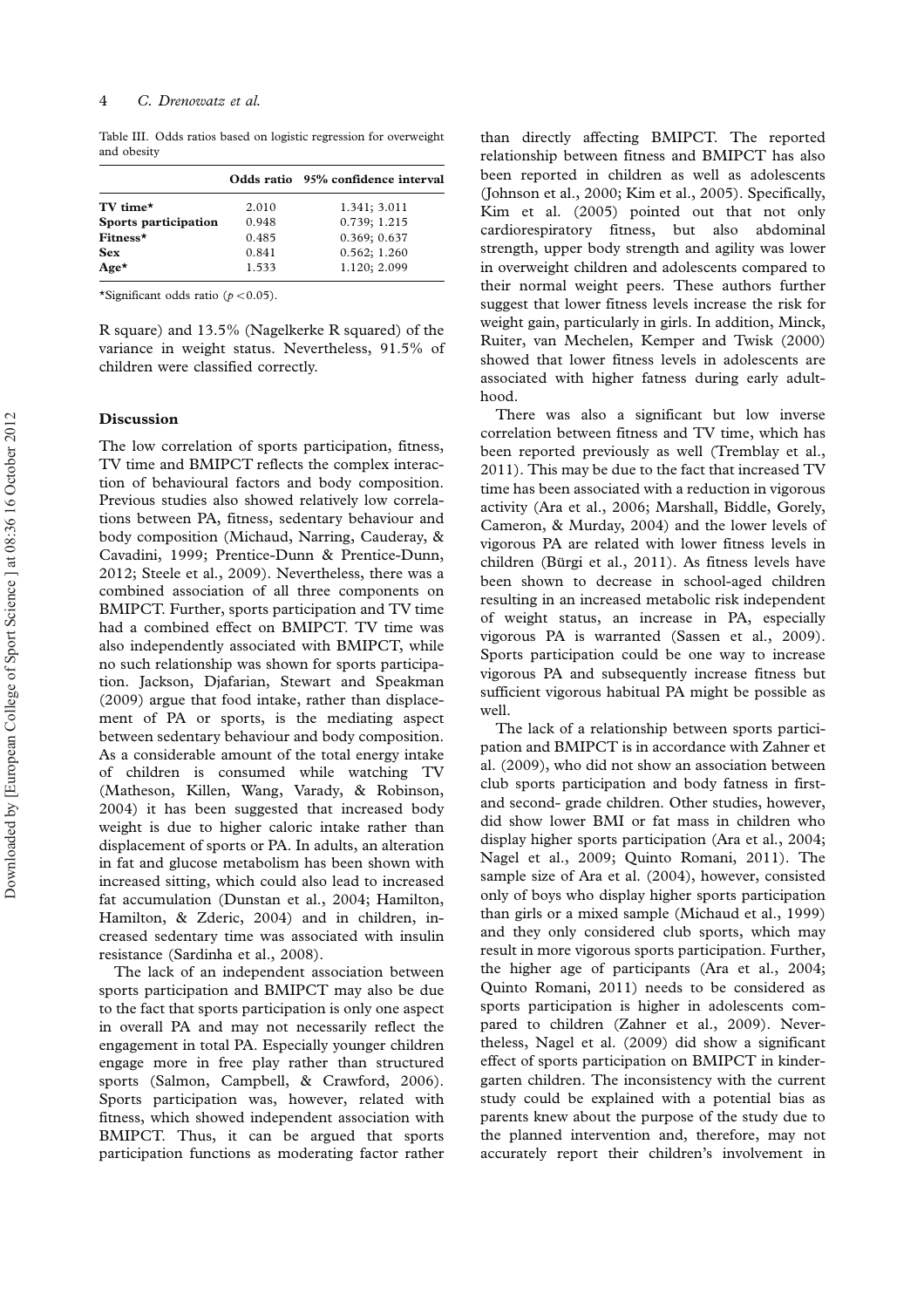sports. Further, the intensity of sports participation was not assessed in the present study.

In addition to the limitation of subjective reports on sports participation as well as sedentary behaviour, the following limitations of the study need to be considered. As mentioned previously, sports participation does not equal PA. It provides only one opportunity for PA but it may be more easily assessed via self report compared to unstructured activities. In younger children, unstructured PA may contribute significantly to their overall activity levels (Zahner et al., 2009). Nevertheless, Ebenegger et al. (2012) did show a direct relationship between sports participation and habitual PA in preschoolers. Further, only TV time was used as proxy for sedentary behaviour. Despite the fact that watching TV is the most common sedentary behaviour (Gorely et al., 2004), this may not accurately reflect total sedentary time. Several other leisure activities such as playing computer games or reading could contribute significantly to total sedentary time. It should also be considered that the sample is not representative of the region as only children whose teachers and parents agreed to participate in a school-based intervention programme were included. Due to the fact that teachers who are part of the intervention agreed to the incorporation of active breaks and information on an active and healthy lifestyle in their curriculum, it is possible that these teachers emphasised a more active classroom even prior to the study, and, therefore, activity levels of these children may have been higher than the average population. The relatively low prevalence of overweight and obese subjects in the sample is also indicative of a healthier cohort. In addition, other constraints influencing health behaviour and BMIPCT, like socio-economic status and access to facilities promoting an active lifestyle was not considered in the analysis (Stalsberg & Pedersen, 2010). Finally, the cross-sectional design of the study does also not allow to establish causal relationships between body weight and fitness or TV time. It could be possible that children who are inherently more fit would display a lower BMIPCT and, therefore, engage in less sedentary behaviour rather than sedentary behaviour causing increased body weight.

#### Conclusion

Despite these limitations, this study does provide additional insight into the role of sedentary behaviour, sports participation and fitness on BMIPCT and shows the combined association of these components on body composition. It supports previous findings showing increased risk of overweight/obesity with lower fitness and higher TV time in a young sample and underlines the necessity for an early

acknowledgement of a healthy lifestyle. The lack of an effect of sports participation may support the necessity of habitual PA, especially in a younger sample or a potentially more vigorous engagement in sports may be necessary to affect body composition. Due to the complex relationships between sports participation, fitness and sedentary behaviour more research is needed, using objective measurements, to examine the combined association of behavioural factors and physiologic components on children's body composition and health. Additionally, a longitudinal assessment of these factors is warranted to establish causal relationships between PA, sedentary behaviour, fitness and body composition as current evidence is only moderate at best (Chinapaw, Proper, Brug, van Mechelen, & Singh, 2011). A better understanding of the causal interaction between behavioural factors, physiologic constraints and body composition is necessary for the development of appropriate intervention strategies to address the growing problems associated with the high prevalence of overweight children and adolescents.

#### References

- American Academy of Pediatrics. (2005). *Media guidelines for parents*. Retrieved February 9, 2012, from www.aap.org.
- Ara, I., Vicente-Rodríguez, G., Jimenez-Ramirez, J., Dorado, C., Serrano-Sanchez, J. A., & Calbet, J. A. (2004). Regular participation in sports is associated with enhanced physical fitness and lower fat mass in prepubertal boys. *International Journal of Obesity and Related Metabolic Disorders*, *28*(12), 1585-1593.
- Ara, I., Vicente-Rodríguez, G., Perez-Gomez, J., Jimenez-Ramirez, J., Serrano-Sanchez, J., Dorado, C., et al. (2006). Influence of extracurricular sports activities on body composition and physical fitness in boys: A 3-year longitudinal study. *International Hournal of Obesity (London)*,  $30(7)$ ,  $1062-1071$ .
- Bürgi, F., Meyer, U., Granacher, U., Schindler, C., Marques-Vidal, P., Kriemler, S., et al. (2011). Relationship of physical activity with motor skills, aerobic fitness and body fat in preschool children: A cross-sectional and longitudinal study (Ballabeina). *International Journal of Obesity (London)*, *35*(7), 937-944
- Chinapaw, M. J., Proper, K. I., Brug, J., van Mechelen, W., & Singh, A. S. (2011). Relationship between young peoples' sedentary behaviour and biomedical health indicators: A systematic review of prospective studies. *Obesity Reviews*, 12(7), e621-e632
- Daniels, S. R. (2006). The consequences of childhood overweight and obesity. *Future Child*, 16(1), 47-67.
- Dreyhaupt, J., Koch, B., Wirt, T., Schreiber, A., Brandstetter, S., Kesztyues, D., et al. (2012). Evaluation of a health promotion program in children: Study protocol and design of the clusterrandomized Baden-Wuerttemberg primary school study [DRKS-ID: DRKS00000494]. *BMC Public Health*, *12*(1), 157.
- Dunstan, D., Salmon, J., Owen, N., Armstrong, T., Zimmet, P., Welborn, T., et al. (2004). Physical activity and television viewing in relation to risk of undiagnosed abnormal glucose metabolism in adults. *Diabetes Care*, 27(11), 2603-2609.
- Ebenegger, V., Marques-Vidal, P., Kriemler, S., Nydegger, A., Zahner, L., Niederer, I., et al. (2012). Differences in aerobic fitness and lifestyle characteristics in preschoolers according to